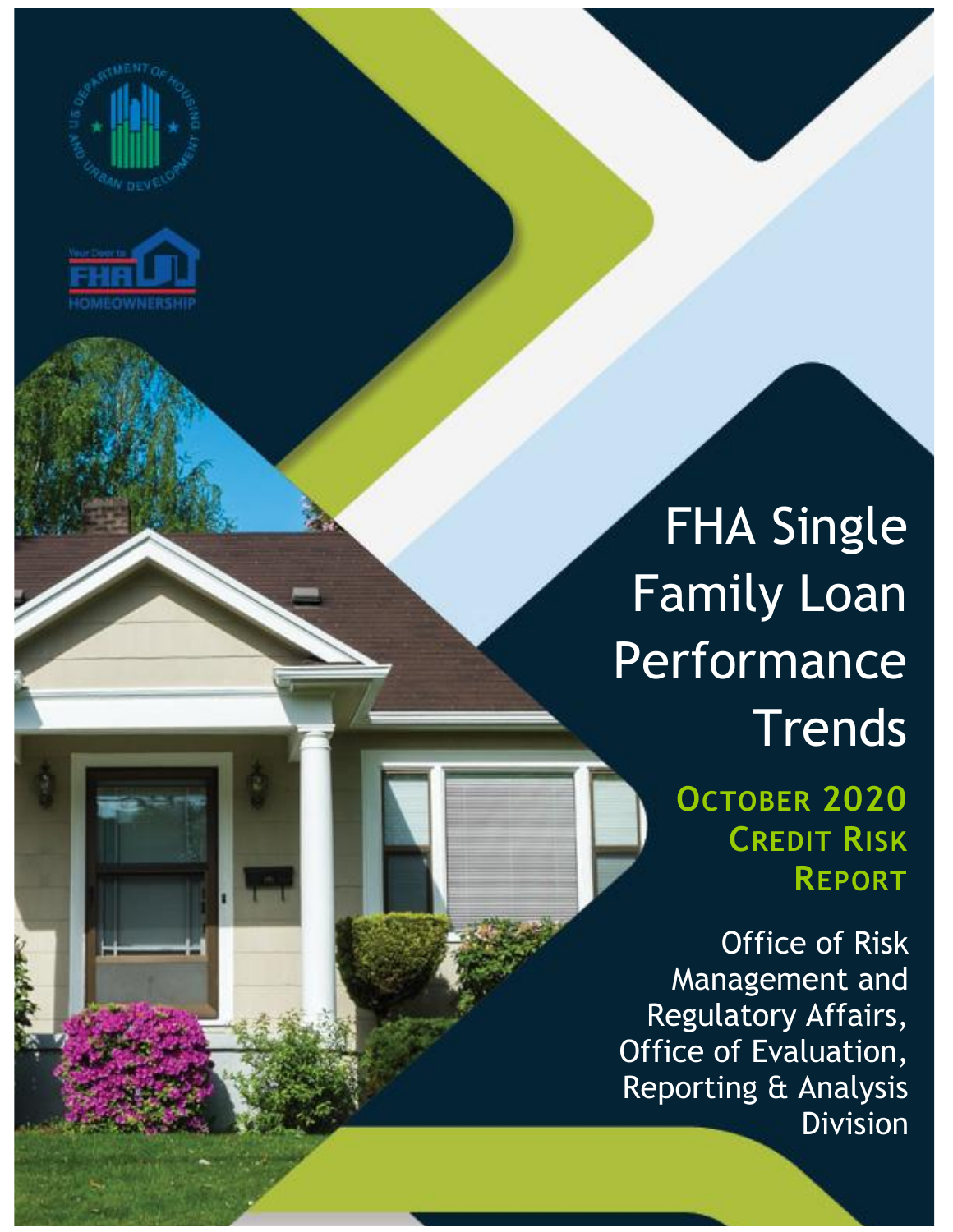## Table of Contents

## Table of Figures

| Figure 1<br>Failure Rate by Fiscal Year. |  |
|------------------------------------------|--|
|------------------------------------------|--|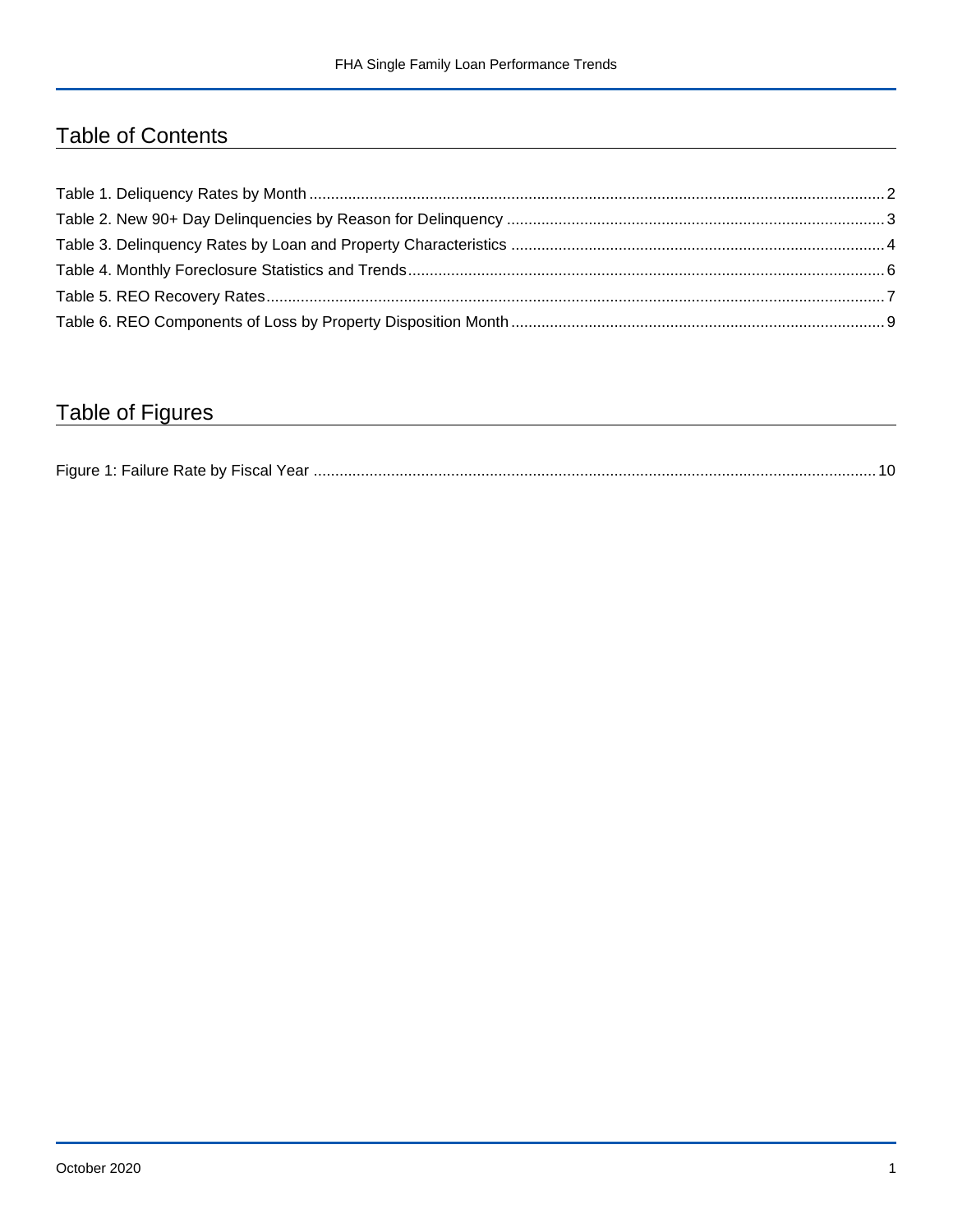|                                |                                 |           | Delinquency Rates <sup>a</sup> (%) |        | Exceptions <sup>b</sup> (%) |               |                                             |  |  |  |
|--------------------------------|---------------------------------|-----------|------------------------------------|--------|-----------------------------|---------------|---------------------------------------------|--|--|--|
|                                | Active<br>Insurance in<br>Force |           |                                    |        |                             |               | Serious<br>Delinquency<br>Rate <sup>c</sup> |  |  |  |
| Month                          | (EOM)                           | $30$ -day | 60-day                             | 90-day | In Foreclosure              | In Bankruptcy | $(\% )$                                     |  |  |  |
| <b>Non-Seasonally Adjusted</b> |                                 |           |                                    |        |                             |               |                                             |  |  |  |
| Oct 2019                       | 8,098,839                       | 5.12      | 1.76                               | 2.13   | 0.89                        | 0.91          | 3.93                                        |  |  |  |
| Nov                            | 8,094,347                       | 5.01      | 1.89                               | 2.26   | 0.88                        | 0.91          | 4.06                                        |  |  |  |
| Dec                            | 8,096,131                       | 5.35      | 1.85                               | 2.52   | 0.90                        | 0.93          | 4.35                                        |  |  |  |
| Jan 2020                       | 8,125,137                       | 5.09      | 1.75                               | 2.25   | 0.92                        | 0.94          | 4.12                                        |  |  |  |
| Feb                            | 8,128,001                       | 5.16      | 1.65                               | 2.17   | 0.93                        | 0.94          | 4.04                                        |  |  |  |
| Mar                            | 8,122,723                       | 5.59      | 1.61                               | 2.72   | 0.56                        | 0.69          | 3.97                                        |  |  |  |
| Apr                            | 8,118,070                       | 9.20      | 2.28                               | 3.00   | 0.40                        | 0.64          | 4.04                                        |  |  |  |
| May                            | 8,098,590                       | 6.37      | 5.99                               | 4.01   | 0.34                        | 0.56          | 4.91                                        |  |  |  |
| Jun                            | 8,066,691                       | 4.74      | 3.71                               | 8.13   | 0.25                        | 0.58          | 8.97                                        |  |  |  |
| Jul                            | 8,038,312                       | 4.15      | 2.51                               | 9.74   | 0.26                        | 0.58          | 10.58                                       |  |  |  |
| Aug                            | 8,013,146                       | 4.12      | 2.16                               | 10.48  | 0.26                        | 0.62          | 11.35                                       |  |  |  |
| Sep                            | 7,988,354                       | 4.01      | 1.99                               | 10.72  | 0.25                        | 0.61          | 11.59                                       |  |  |  |
| Oct                            | 7,953,267                       | 3.90      | 1.82                               | 10.89  | 0.24                        | 0.60          | 11.73                                       |  |  |  |
|                                |                                 |           | <b>Seasonally Adjusted</b>         |        |                             |               |                                             |  |  |  |
| Oct 2019                       | 8,098,839                       | 4.82      | 1.63                               | 2.10   | 0.91                        | 0.92          | 3.93                                        |  |  |  |
| Nov                            | 8,094,347                       | 4.56      | 1.68                               | 2.11   | 0.90                        | 0.91          | 3.93                                        |  |  |  |
| Dec                            | 8,096,131                       | 4.75      | 1.61                               | 2.30   | 0.90                        | 0.93          | 4.14                                        |  |  |  |
| Jan 2020                       | 8,125,137                       | 4.88      | 1.57                               | 2.03   | 0.92                        | 0.93          | 3.88                                        |  |  |  |
| Feb                            | 8,128,001                       | 5.26      | 1.68                               | 2.06   | 0.91                        | 0.94          | 3.91                                        |  |  |  |
| Mar                            | 8,122,723                       | 6.47      | 1.86                               | 2.83   | 0.54                        | 0.70          | 4.07                                        |  |  |  |
| Apr                            | 8,118,070                       | 10.05     | 2.61                               | 3.15   | 0.39                        | 0.64          | 4.18                                        |  |  |  |
| May                            | 8,098,590                       | 6.80      | 6.62                               | 4.26   | 0.34                        | 0.55          | 5.15                                        |  |  |  |
| Jun                            | 8,066,691                       | 4.81      | 3.93                               | 8.63   | 0.25                        | 0.57          | 9.45                                        |  |  |  |
| Jul                            | 8,038,312                       | 4.25      | 2.56                               | 10.40  | 0.26                        | 0.58          | 11.24                                       |  |  |  |
| Aug                            | 8,013,146                       | 4.02      | 2.10                               | 10.88  | 0.26                        | 0.62          | 11.76                                       |  |  |  |
| Sep                            | 7,988,354                       | 3.85      | 1.88                               | 10.76  | 0.26                        | 0.62          | 11.64                                       |  |  |  |
| Oct                            | 7,953,267                       | 3.67      | 1.68                               | 10.74  | 0.25                        | 0.60          | 11.60                                       |  |  |  |

<span id="page-2-0"></span>**Table 1. Delinquency Rates by Month**

EOM = end of month.

<sup>a</sup> The 90-day category includes all loans that are at least 3 months delinquent excluding those loans in-foreclosure or in-bankruptcy

processing.Included in the delinquency counts are loans under active consideration for loss mitigation foreclosure avoidance.

 $b$  Exceptions are counted separately from delinquencies, regardless of the length of the delinquency period.

<sup>c</sup> Serious delinquency rates are the sum of 90 day delinquencies, plus in-foreclosures and in-bankruptcies.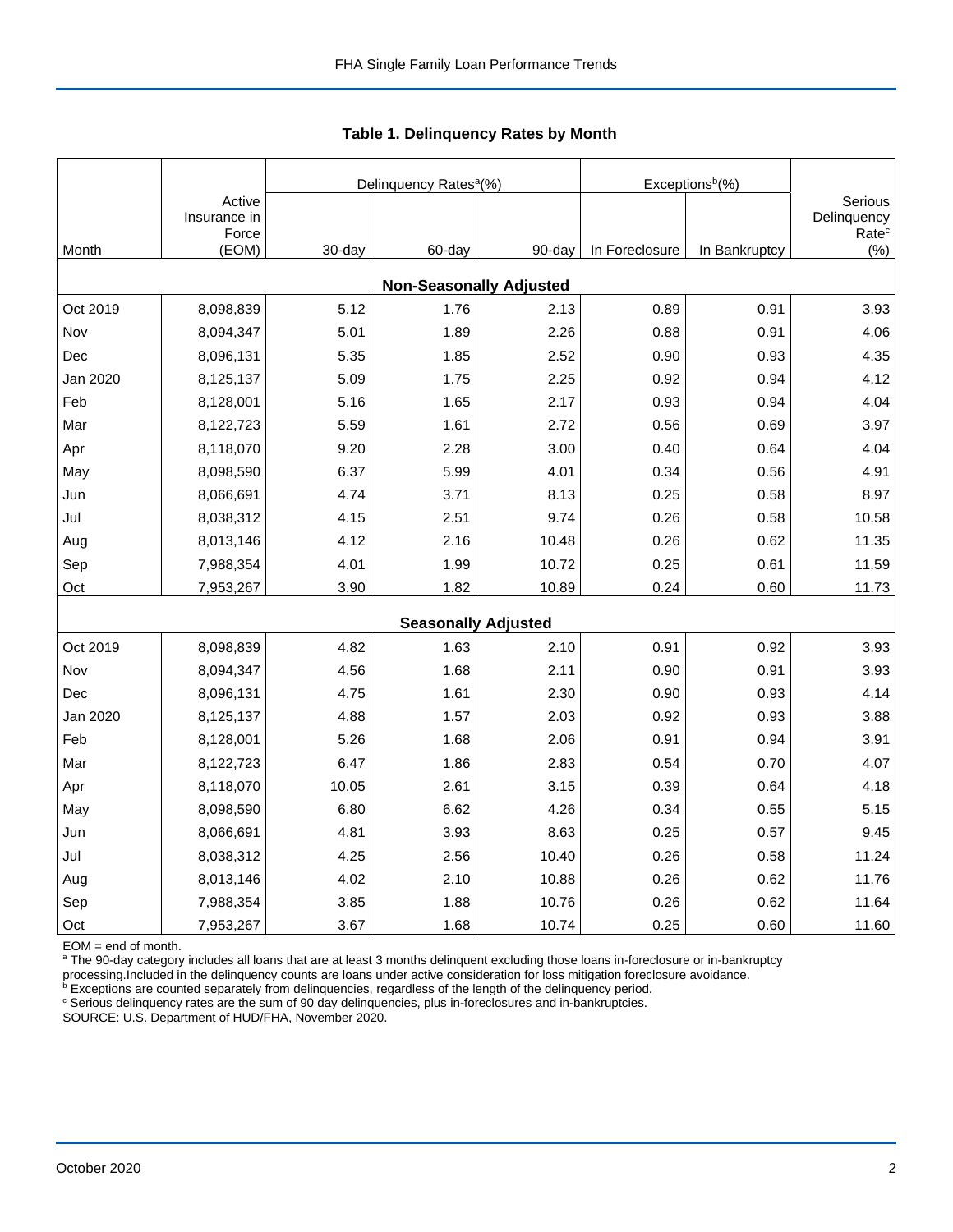|                                   |                      | Share by Reason for Delinquency (%) |            |                          |                                                        |                                       |                      |                                    |        |  |  |
|-----------------------------------|----------------------|-------------------------------------|------------|--------------------------|--------------------------------------------------------|---------------------------------------|----------------------|------------------------------------|--------|--|--|
|                                   | New 90+              |                                     |            |                          | Death or<br>Illness of<br>Principal<br><b>Borrower</b> |                                       |                      |                                    |        |  |  |
| <b>Fiscal Year</b><br>and Quarter | Day<br>Delinquencies | Reduction of<br>Income              | Unemployed | Excessive<br>Obligations | or<br>Family                                           | <b>Marital</b><br><b>Difficulties</b> | <b>No</b><br>Contact | National<br>Emergency <sup>a</sup> | Otherb |  |  |
| 2015 Q4                           | 88,262               | 30.45                               | 6.55       | 22.02                    | 12.72                                                  | 4.02                                  | 12.10                | 0.36                               | 11.78  |  |  |
| 2016 Q1                           | 92,606               | 30.54                               | 6.39       | 22.39                    | 12.94                                                  | 4.04                                  | 11.23                | 0.43                               | 12.04  |  |  |
| 2016 Q2                           | 78,978               | 30.08                               | 6.66       | 22.55                    | 12.76                                                  | 3.92                                  | 11.80                | 0.47                               | 11.76  |  |  |
| 2016 Q3                           | 66,500               | 30.73                               | 6.72       | 22.75                    | 13.28                                                  | 4.18                                  | 10.57                | 0.65                               | 11.11  |  |  |
| 2016 Q4                           | 85,289               | 31.66                               | 6.97       | 23.49                    | 13.06                                                  | 4.02                                  | 9.55                 | 0.65                               | 10.59  |  |  |
| 2017 Q1                           | 94,958               | 31.21                               | 6.71       | 24.04                    | 13.08                                                  | 3.81                                  | 9.11                 | 0.77                               | 11.28  |  |  |
| 2017 Q2                           | 75,376               | 31.33                               | 6.83       | 23.97                    | 13.11                                                  | 3.83                                  | 9.68                 | 0.94                               | 10.29  |  |  |
| 2017 Q3                           | 65,531               | 30.38                               | 6.75       | 23.92                    | 13.67                                                  | 3.90                                  | 9.74                 | 1.26                               | 10.38  |  |  |
| 2017 Q4                           | 87,286               | 30.91                               | 6.75       | 24.31                    | 12.86                                                  | 3.73                                  | 8.97                 | 1.62                               | 10.86  |  |  |
| 2018 Q1                           | 157,584              | 23.80                               | 4.47       | 22.03                    | 8.49                                                   | 2.38                                  | 7.13                 | 1.47                               | 30.24  |  |  |
| 2018 Q2                           | 88,660               | 28.47                               | 5.95       | 23.78                    | 11.50                                                  | 3.22                                  | 8.69                 | 1.86                               | 16.53  |  |  |
| 2018 Q3                           | 64,397               | 29.91                               | 6.32       | 24.31                    | 12.54                                                  | 3.74                                  | 8.78                 | 2.98                               | 11.41  |  |  |
| 2018 Q4                           | 84,222               | 30.27                               | 6.43       | 24.46                    | 12.72                                                  | 3.77                                  | 8.57                 | 3.77                               | 10.01  |  |  |
| 2019 Q1                           | 92,065               | 29.62                               | 6.27       | 24.60                    | 12.69                                                  | 3.54                                  | 8.47                 | 4.83                               | 9.98   |  |  |
| 2019 Q2                           | 84,788               | 29.25                               | 6.43       | 23.52                    | 12.64                                                  | 3.54                                  | 8.51                 | 6.88                               | 9.23   |  |  |
| 2019 Q3                           | 69,223               | 27.40                               | 6.17       | 23.04                    | 12.56                                                  | 3.59                                  | 7.79                 | 10.49                              | 8.95   |  |  |
| 2019 Q4                           | 90,457               | 25.97                               | 5.91       | 22.53                    | 11.82                                                  | 3.23                                  | 7.39                 | 14.69                              | 8.47   |  |  |
| 2020 Q1                           | 113,969              | 22.00                               | 4.98       | 19.01                    | 9.74                                                   | 2.49                                  | 6.96                 | 23.36                              | 11.46  |  |  |
| 2020 Q2                           | 86,530               | 17.14                               | 5.02       | 15.68                    | 7.68                                                   | 1.88                                  | 8.52                 | 36.72                              | 7.37   |  |  |
| 2020 Q3                           | 467,424              | 4.07                                | 2.00       | 1.67                     | 0.70                                                   | 0.13                                  | 1.32                 | 87.48                              | 2.62   |  |  |
| 2020 Q4                           | 349,929              | 3.13                                | 1.76       | 1.41                     | 0.65                                                   | 0.10                                  | 1.79                 | 88.71                              | 2.45   |  |  |
| 2021 Q1 - Oct                     | 70,163               | 2.84                                | 1.78       | 2.04                     | 1.03                                                   | 0.20                                  | 4.72                 | 84.57                              | 2.82   |  |  |

<span id="page-3-0"></span>**Table 2. New 90+ Day Delinquencies by Reason for Delinquency**

a Includes neighborhood problems and COVID-19 Pandemic.

**b** Includes abandonment of property, distant employment transfer, property problems, inability to sell or rent property, military service, business failure, casualty loss, energy-environment cost, servicing problems, payment adjustment, payment dispute, transfer of ownership pending fraud and incarceration.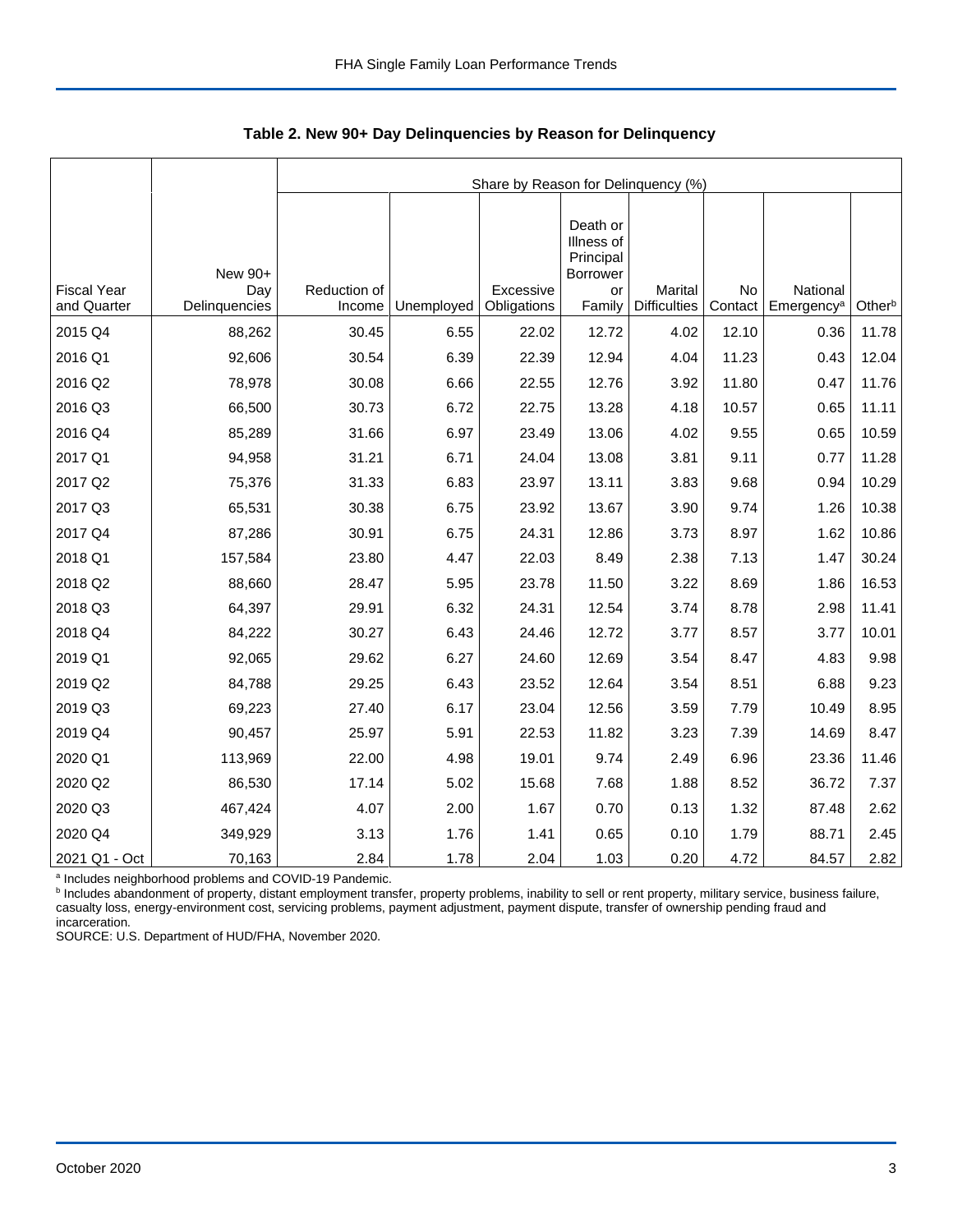|                            |                     | Rates in Percent of Active Loan Counts |        |        |         |                   |                  |                                  |  |  |  |
|----------------------------|---------------------|----------------------------------------|--------|--------|---------|-------------------|------------------|----------------------------------|--|--|--|
|                            | <b>IIF</b>          | All Past                               |        |        |         |                   |                  | Serious                          |  |  |  |
|                            | Shares <sup>a</sup> | Due <sup>b</sup>                       | 30 Day | 60 Day | 90+ Day | In<br>Foreclosure | In<br>Bankruptcy | Delinquency<br>Rate <sup>c</sup> |  |  |  |
| <b>Loan Purpose</b>        |                     |                                        |        |        |         |                   |                  |                                  |  |  |  |
| All Active Loans           | 7,953,267           | 17.45                                  | 3.90   | 1.82   | 10.89   | 0.24              | 0.60             | 11.73                            |  |  |  |
| Purchase                   | 69.13               | 18.97                                  | 4.26   | 2.00   | 11.82   | 0.24              | 0.64             | 12.71                            |  |  |  |
| Refinance                  | 30.87               | 14.06                                  | 3.10   | 1.41   | 8.80    | 0.24              | 0.51             | 9.54                             |  |  |  |
| <b>Refinance</b>           |                     |                                        |        |        |         |                   |                  |                                  |  |  |  |
| Refinance Loans            | 2,455,356           | 14.06                                  | 3.10   | 1.41   | 8.80    | 0.24              | 0.51             | 9.54                             |  |  |  |
| Conventional               | 32.30               | 14.76                                  | 3.45   | 1.48   | 8.91    | 0.33              | 0.58             | 9.83                             |  |  |  |
| No Cash-out                | 18.55               | 14.07                                  | 3.37   | 1.41   | 8.35    | 0.33              | 0.60             | 9.28                             |  |  |  |
| Cash-out                   | 13.75               | 15.69                                  | 3.56   | 1.56   | 9.67    | 0.34              | 0.56             | 10.57                            |  |  |  |
| <b>FHA</b>                 | 14.33               | 14.47                                  | 3.04   | 1.52   | 9.36    | 0.14              | 0.42             | 9.91                             |  |  |  |
| No Cash-out                | 7.47                | 12.81                                  | 2.75   | 1.37   | 8.14    | 0.14              | 0.41             | 8.69                             |  |  |  |
| Cash-out                   | 6.86                | 16.27                                  | 3.35   | 1.68   | 10.69   | 0.13              | 0.42             | 11.24                            |  |  |  |
| Streamline                 | 53.37               | 13.52                                  | 2.90   | 1.35   | 8.57    | 0.21              | 0.49             | 9.27                             |  |  |  |
| <b>Credit Score Ranged</b> |                     |                                        |        |        |         |                   |                  |                                  |  |  |  |
| Loans with Credit Scores   | 6,334,120           | 18.02                                  | 3.94   | 1.87   | 11.40   | 0.23              | 0.59             | 12.22                            |  |  |  |
| < 500                      | 0.09                | 36.11                                  | 8.56   | 3.08   | 20.98   | 1.28              | 2.21             | 24.48                            |  |  |  |
| 500-579                    | 1.72                | 32.16                                  | 7.63   | 3.36   | 18.53   | 0.88              | 1.76             | 21.16                            |  |  |  |
| 580-619                    | 8.18                | 28.99                                  | 6.57   | 3.12   | 17.72   | 0.45              | 1.13             | 19.30                            |  |  |  |
| 620-659                    | 32.75               | 23.55                                  | 5.21   | 2.49   | 14.73   | 0.28              | 0.84             | 15.85                            |  |  |  |
| 660-719                    | 39.30               | 15.15                                  | 3.22   | 1.53   | 9.82    | 0.17              | 0.41             | 10.40                            |  |  |  |
| 720-850                    | 17.96               | 7.81                                   | 1.62   | 0.74   | 5.18    | 0.10              | 0.16             | 5.45                             |  |  |  |
| <b>Fiscal Year Cohort</b>  |                     |                                        |        |        |         |                   |                  |                                  |  |  |  |
| <b>All Cohorts</b>         | 7,953,267           | 17.45                                  | 3.90   | 1.82   | 10.89   | 0.24              | 0.60             | 11.73                            |  |  |  |
| pre-2006                   | 8.27                | 19.05                                  | 5.57   | 2.25   | 9.90    | 0.39              | 0.94             | 11.23                            |  |  |  |
| 2006                       | 0.89                | 23.97                                  | 6.01   | 2.56   | 13.51   | 0.68              | 1.21             | 15.40                            |  |  |  |
| 2007                       | 0.85                | 26.67                                  | 6.66   | 2.91   | 14.62   | 0.97              | 1.51             | 17.10                            |  |  |  |
| 2008                       | 1.98                | 27.04                                  | 6.49   | 2.74   | 15.33   | 1.04              | 1.43             | 17.81                            |  |  |  |
| 2009                       | 4.11                | 20.38                                  | 4.80   | 2.08   | 11.83   | 0.64              | 1.03             | 13.50                            |  |  |  |
| 2010                       | 5.13                | 17.11                                  | 3.91   | 1.68   | 10.37   | 0.36              | 0.78             | 11.52                            |  |  |  |
| 2011                       | 4.13                | 15.54                                  | 3.44   | 1.52   | 9.60    | 0.27              | 0.72             | 10.58                            |  |  |  |
| 2012                       | 5.16                | 14.22                                  | 3.01   | 1.35   | 9.10    | 0.17              | 0.60             | 9.86                             |  |  |  |
| 2013                       | 7.25                | 12.95                                  | 2.71   | 1.20   | 8.34    | 0.16              | 0.54             | 9.04                             |  |  |  |
| 2014                       | 3.33                | 19.39                                  | 4.31   | 1.88   | 11.80   | 0.33              | 1.06             | 13.20                            |  |  |  |
| 2015                       | 5.99                | 19.31                                  | 4.26   | 1.87   | 12.02   | 0.26              | 0.89             | 13.17                            |  |  |  |
| 2016                       | 8.67                | 19.27                                  | 4.18   | 1.92   | 12.17   | 0.24              | 0.76             | 13.17                            |  |  |  |
| 2017                       | 9.80                | 20.36                                  | 4.39   | 2.02   | 13.09   | 0.22              | 0.63             | 13.95                            |  |  |  |
| 2018                       | 8.32                | 23.12                                  | 4.73   | 2.36   | 15.23   | 0.23              | 0.56             | 16.03                            |  |  |  |
| 2019                       | 8.73                | 22.17                                  | 4.19   | 2.33   | 15.30   | 0.11              | 0.25             | 15.65                            |  |  |  |
| 2020                       | 15.88               | 9.72                                   | 2.26   | 1.26   | 6.16    | 0.00              | 0.03             | 6.19                             |  |  |  |
| 2021                       | 1.50                | 0.11                                   | 0.10   | 0.00   | 0.01    | 0.00              | 0.00             | 0.01                             |  |  |  |

<span id="page-4-0"></span>Table 3. Delinquency Rates by Loan and Property Characteristics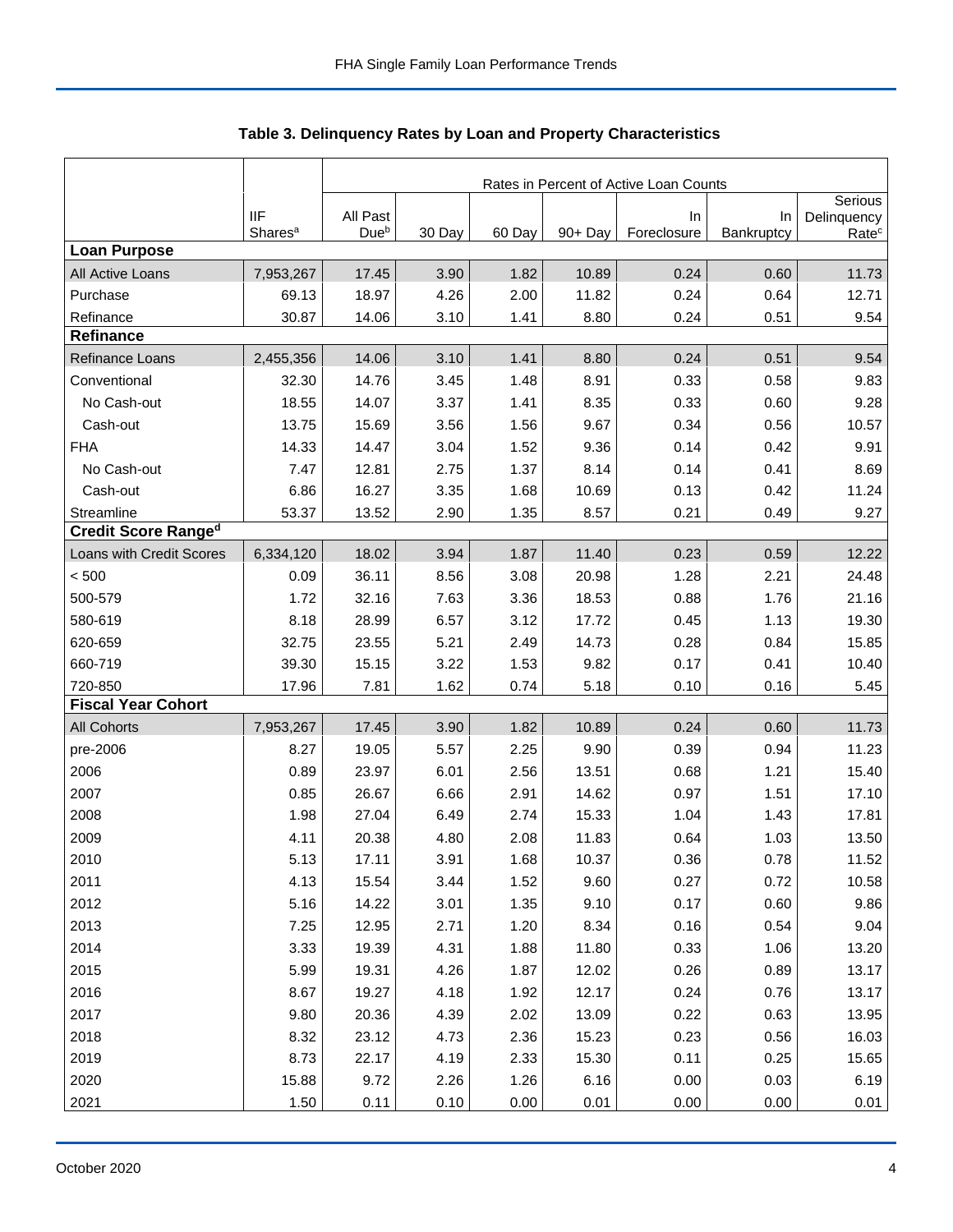|                                           |                     | Rates in Percent of Active Loan Counts |        |        |         |             |            |                   |  |  |  |
|-------------------------------------------|---------------------|----------------------------------------|--------|--------|---------|-------------|------------|-------------------|--|--|--|
|                                           |                     |                                        |        |        |         |             |            | Seriously         |  |  |  |
|                                           | <b>IIF</b>          | All Past                               |        |        |         | In          | In         | Delinquency       |  |  |  |
| Loan Amount at Origination (\$ thousands) | Shares <sup>a</sup> | Dueb                                   | 30 Day | 60 Day | 90+ Day | Foreclosure | Bankruptcy | Rate <sup>c</sup> |  |  |  |
| All Loan Amounts                          | 7,953,267           | 17.45                                  | 3.90   | 1.82   | 10.89   | 0.24        | 0.60       | 11.73             |  |  |  |
| < 50                                      | 2.34                | 14.44                                  | 4.55   | 1.80   | 6.94    | 0.48        | 0.68       | 8.10              |  |  |  |
| 50-99                                     | 20.25               | 15.69                                  | 4.31   | 1.84   | 8.46    | 0.35        | 0.74       | 9.55              |  |  |  |
| 100-149                                   | 25.91               | 16.94                                  | 4.07   | 1.84   | 10.06   | 0.25        | 0.71       | 11.03             |  |  |  |
|                                           |                     |                                        |        |        |         |             |            |                   |  |  |  |
| 150-199                                   | 20.35               | 17.62                                  | 3.87   | 1.86   | 11.09   | 0.20        | 0.59       | 11.88             |  |  |  |
| 200-249                                   | 13.29               | 18.04                                  | 3.64   | 1.79   | 11.96   | 0.17        | 0.48       | 12.61             |  |  |  |
| 250-399                                   | 14.86               | 19.61                                  | 3.44   | 1.77   | 13.84   | 0.16        | 0.40       | 14.40             |  |  |  |
| 400-499                                   | 1.85                | 20.95                                  | 2.98   | 1.62   | 15.89   | 0.17        | 0.28       | 16.35             |  |  |  |
| >499                                      | 1.14                | 23.08                                  | 2.74   | 1.56   | 18.31   | 0.24        | 0.22       | 18.77             |  |  |  |
| <b>Property Type</b>                      |                     |                                        |        |        |         |             |            |                   |  |  |  |
| All Property Types                        | 7,953,267           | 17.45                                  | 3.90   | 1.82   | 10.89   | 0.24        | 0.60       | 11.73             |  |  |  |
| Detached                                  | 86.36               | 17.52                                  | 3.95   | 1.84   | 10.89   | 0.23        | 0.61       | 11.74             |  |  |  |
| <b>Manufactured Housing</b>               | 3.49                | 15.01                                  | 4.19   | 1.79   | 7.99    | 0.42        | 0.62       | 9.03              |  |  |  |
| 2-4 Units                                 | 2.24                | 19.14                                  | 3.12   | 1.64   | 13.60   | 0.44        | 0.34       | 14.38             |  |  |  |
| Condo                                     | 2.72                | 14.66                                  | 2.77   | 1.32   | 9.87    | 0.23        | 0.47       | 10.57             |  |  |  |
| Townhouse                                 | 5.19                | 18.71                                  | 3.87   | 1.88   | 12.13   | 0.26        | 0.57       | 12.96             |  |  |  |
| <b>Purchase Loan Type</b>                 |                     |                                        |        |        |         |             |            |                   |  |  |  |
| All Purchase Loans                        | 5,497,508           | 18.97                                  | 4.26   | 2.00   | 11.82   | 0.24        | 0.64       | 12.71             |  |  |  |
| Repeat                                    | 15.96               | 16.07                                  | 3.74   | 1.65   | 9.93    | 0.21        | 0.54       | 10.68             |  |  |  |
| First-time                                | 84.04               | 19.52                                  | 4.36   | 2.07   | 12.18   | 0.25        | 0.66       | 13.09             |  |  |  |
| Down Payment Assistance (DPA) Type        |                     |                                        |        |        |         |             |            |                   |  |  |  |
| All Sources of Funds                      | 7,953,267           | 17.45                                  | 3.90   | 1.82   | 10.89   | 0.24        | 0.60       | 11.73             |  |  |  |
| Government                                | 8.16                | 19.78                                  | 4.33   | 2.24   | 12.23   | 0.27        | 0.70       | 13.21             |  |  |  |
| Relative                                  | 16.14               | 22.03                                  | 4.86   | 2.27   | 13.96   | 0.25        | 0.69       | 14.90             |  |  |  |
| Other                                     | 1.90                | 23.88                                  | 5.72   | 2.55   | 14.03   | 0.39        | 1.19       | 15.61             |  |  |  |
| Seller Funded                             | 0.49                | 31.01                                  | 7.16   | 3.37   | 17.58   | 0.95        | 1.94       | 20.47             |  |  |  |
| No DPA                                    | 73.31               | 15.93                                  | 3.57   | 1.64   | 9.94    | 0.23        | 0.55       | 10.71             |  |  |  |

**Table 3. Delinquency Rates by Loan and Property Characteristics**

IIF = insurance in force.

<sup>a</sup> For each subpanel, the loan shares add to 100%. However, in some of the subpanels, the total loans in the analysis do not add to 100% of IIF. For example, the IIF shares for refinance loans add to 100% of refinance loans. Streamline refinance loans are not included in the Credit Score

Range analysis; the IIF shares in that panel, add to 100% of fully-underwritten loans.<br><sup>b</sup> Includes all loans 30 or more days past due, including those in bankruptcy or foreclosure.

c Includes all loans 90 days past due plus all in-bankruptcy and in-foreclosure cases.

<sup>d</sup> Credit score reporting began in May 2004 but was not mandatory until July 2008. Streamline Refinance loans do not require credit score reporting.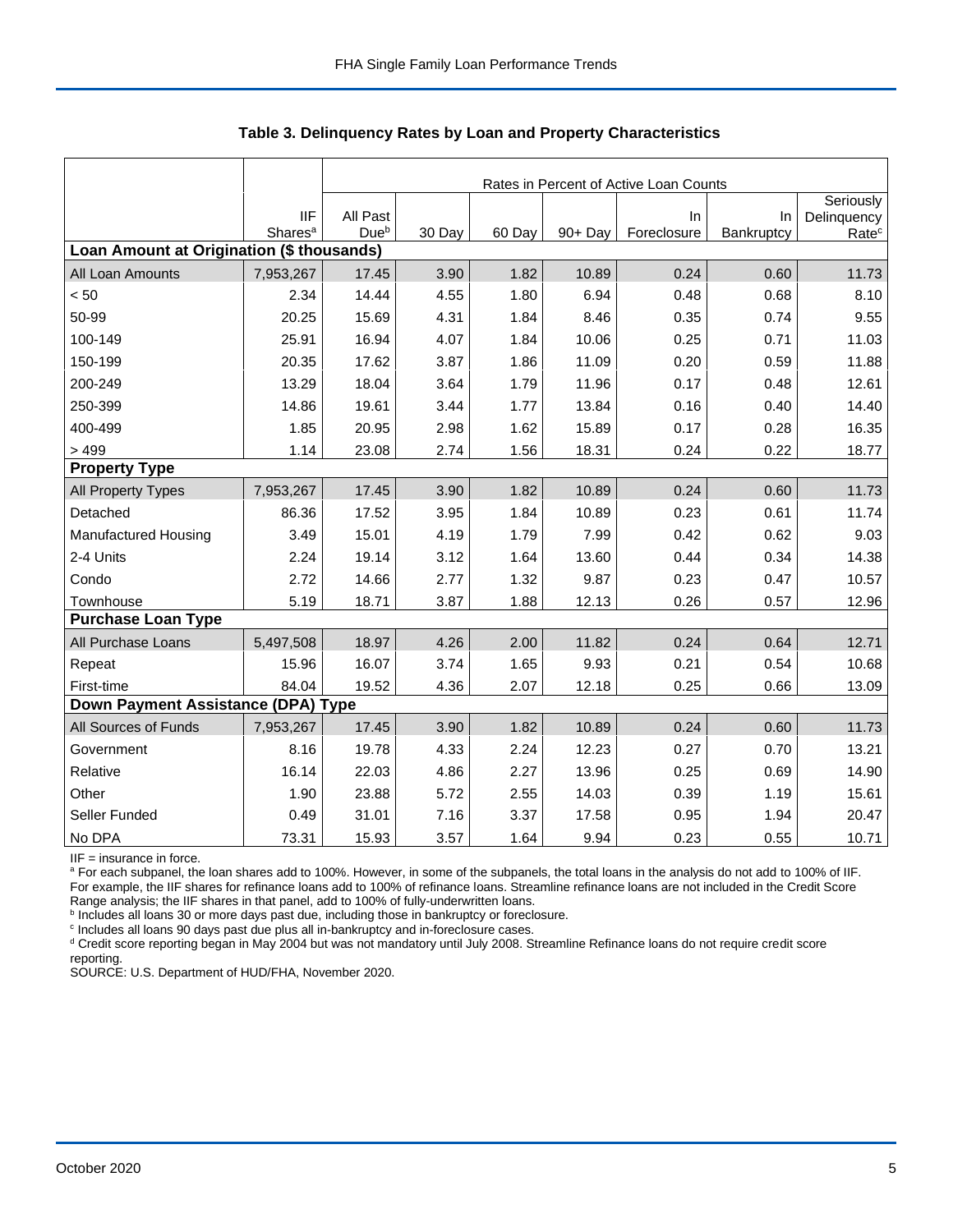|        |       |              |               |                          |             | Foreclosure             | Annualized           |
|--------|-------|--------------|---------------|--------------------------|-------------|-------------------------|----------------------|
| Fiscal |       | Insurance in | Foreclosure   | In                       | Foreclosure | Starts:                 | Foreclosure          |
| Year   | Month | Force        | <b>Starts</b> | Foreclosure <sup>a</sup> | Claimsb     | 6-month MA <sup>c</sup> | Rate <sup>do</sup> % |
| 2018   | Oct   | 7,986,663    | 8,762         | 94,012                   | 6,008       | 8,782                   | 0.90                 |
|        | Nov   | 7,988,634    | 8,491         | 92,810                   | 5,524       | 8,608                   | 0.83                 |
|        | Dec   | 7,989,699    | 8,859         | 93,261                   | 4,756       | 8,621                   | 0.71                 |
|        | Jan   | 8,005,645    | 9,879         | 91,506                   | 5,066       | 8,915                   | 0.76                 |
|        | Feb   | 8,007,772    | 9,942         | 92,797                   | 5,023       | 8,993                   | 0.75                 |
|        | Mar   | 8,007,182    | 10,252        | 92,153                   | 5,708       | 9,364                   | 0.85                 |
|        | Apr   | 8,012,065    | 9,702         | 90,663                   | 5,405       | 9,521                   | 0.81                 |
|        | May   | 8,015,714    | 10,277        | 89,409                   | 5,804       | 9,819                   | 0.87                 |
|        | Jun   | 8,024,523    | 9,112         | 87,390                   | 5,440       | 9,861                   | 0.81                 |
|        | Jul   | 8,031,487    | 8,385         | 82,258                   | 4,882       | 9,612                   | 0.73                 |
|        | Aug   | 8,037,609    | 9,820         | 85,106                   | 5,207       | 9,591                   | 0.77                 |
|        | Sep   | 8,048,639    | 7,834         | 83,334                   | 4,151       | 9,188                   | 0.62                 |
| 2019   | Oct   | 8,062,967    | 10,364        | 81,407                   | 5,549       | 9,299                   | 0.82                 |
|        | Nov   | 8,077,125    | 9,325         | 80,980                   | 4,488       | 9,140                   | 0.66                 |
|        | Dec   | 8,086,151    | 9,435         | 80,094                   | 4,086       | 9,194                   | 0.60                 |
|        | Jan   | 8,112,026    | 11,405        | 83,174                   | 4,469       | 9,697                   | 0.66                 |
|        | Feb   | 8,117,180    | 10,292        | 84,258                   | 4,355       | 9,776                   | 0.64                 |
|        | Mar   | 8,118,034    | 10,211        | 81,377                   | 4,703       | 10,172                  | 0.69                 |
|        | Apr   | 8,117,498    | 9,465         | 78,277                   | 4,883       | 10,022                  | 0.72                 |
|        | May   | 8,114,839    | 8,886         | 76,321                   | 3,984       | 9,949                   | 0.59                 |
|        | Jun   | 8,114,665    | 7,717         | 74,502                   | 3,746       | 9,663                   | 0.55                 |
|        | Jul   | 8,116,418    | 8,063         | 73,946                   | 3,761       | 9,106                   | 0.55                 |
|        | Aug   | 8,117,513    | 9,071         | 73,562                   | 4,032       | 8,902                   | 0.59                 |
|        | Sep   | 8,107,806    | 7,835         | 72,575                   | 3,558       | 8,506                   | 0.53                 |
| 2020   | Oct   | 8,098,839    | 9,777         | 71,711                   | 4,163       | 8,558                   | 0.62                 |
|        | Nov   | 8,094,347    | 8,616         | 71,543                   | 3,652       | 8,513                   | 0.54                 |
|        | Dec   | 8,096,131    | 9,111         | 73,070                   | 3,566       | 8,746                   | 0.53                 |
|        | Jan   | 8,125,137    | 10,746        | 75,086                   | 3,855       | 9,193                   | 0.57                 |
|        | Feb   | 8,128,001    | 10,441        | 75,294                   | 3,378       | 9,421                   | 0.50                 |
|        | Mar   | 8,122,723    | 6,003         | 45,107                   | 3,910       | 9,116                   | 0.58                 |
|        | Apr   | 8,118,070    | 63            | 32,204                   | 3,365       | 7,497                   | 0.50                 |
|        | May   | 8,098,590    | 274           | 27,748                   | 2,301       | 6,106                   | 0.34                 |
|        | Jun   | 8,066,691    | 439           | 20,552                   | 2,082       | 4,661                   | 0.31                 |
|        | Jul   | 8,038,312    | 593           | 20,737                   | 1,802       | 2,969                   | 0.27                 |
|        | Aug   | 8,013,146    | 374           | 20,789                   | 1,589       | 1,291                   | 0.24                 |
|        | Sep   | 7,988,354    | 472           | 20,009                   | 1,666       | 369                     | 0.25                 |
| 2021   | Oct   | 7,953,267    | 399           | 19,270                   | 1,644       | 425                     | 0.25                 |

<span id="page-6-0"></span>**Table 4. Monthly Foreclosure Statistics and Trends**

<sup>a</sup> Numbers of loans are in some stage of foreclosure processing at the end of each month.

b This is the number of claims paid by HUD. These are nearly all for completed foreclosure actions.

<sup>c</sup> The six-month moving average of foreclosure starts is presented here to smooth out variations in actual starts each month. <sup>d</sup> An annualized foreclosure rate takes the monthly foreclosure claim rate and transforms that into its annual equivalency. That is, if the same foreclosure claim rate continued for 12 straight months, then the figure is the final annual foreclosure rate result as a percentage of beginning insurance-in-force.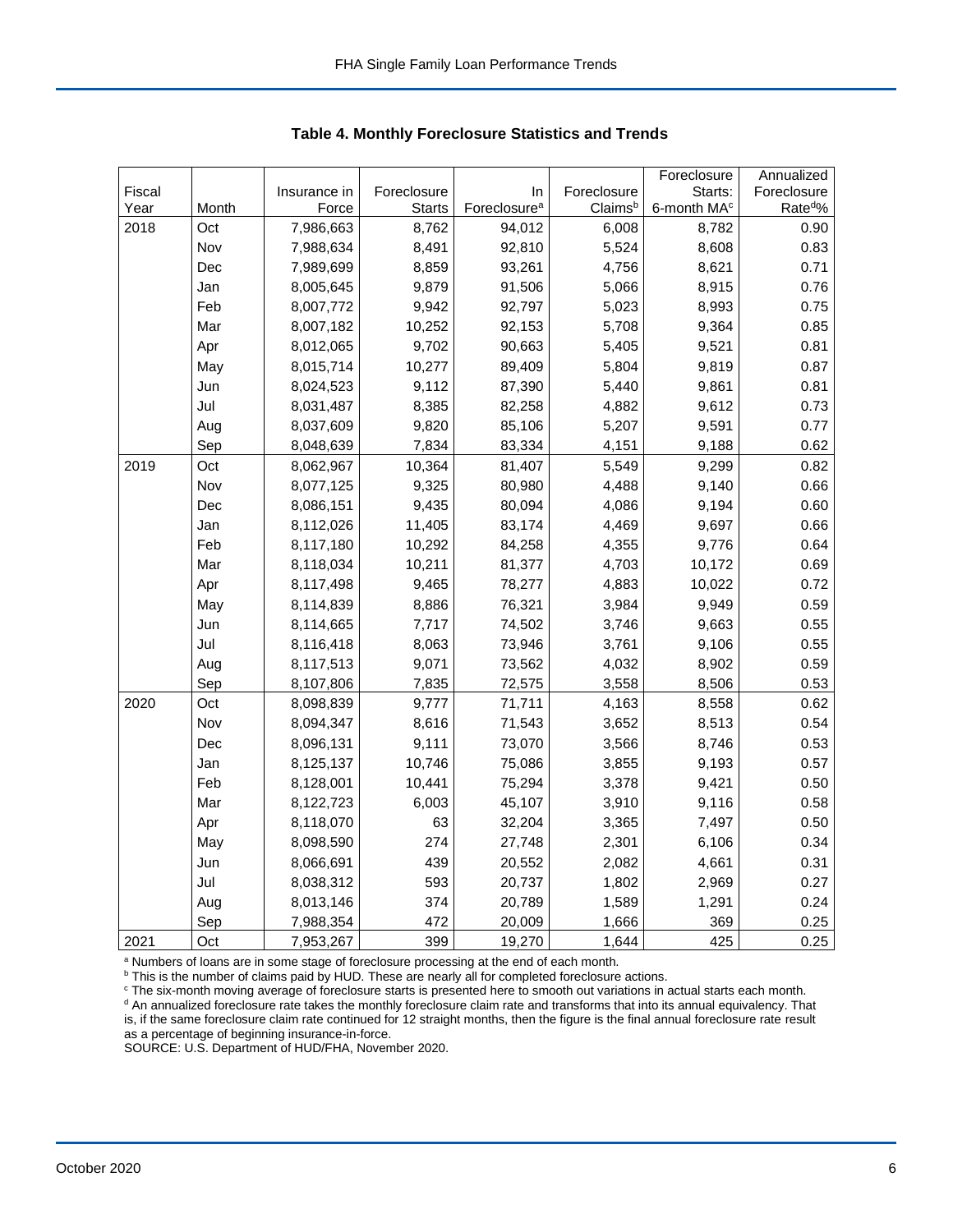|                                      |                     |                        | Recovery Rates (%)  | Percentage Point Change |                      |                      |  |
|--------------------------------------|---------------------|------------------------|---------------------|-------------------------|----------------------|----------------------|--|
|                                      |                     |                        |                     |                         | <b>From Previous</b> | <b>From Previous</b> |  |
| Disposition State <sup>b</sup><br>US | Dispositions<br>877 | September 2020<br>54.7 | August 2020<br>51.4 | September 2019<br>46.5  | Month<br>3.4         | Year<br>8.2          |  |
| TX                                   | 76                  | 65.4                   | 68.4                | 65.5                    | $-3.0$               | $-0.1$               |  |
|                                      |                     |                        |                     |                         |                      |                      |  |
| PA                                   | 52                  | 60.6                   | 43.1                | 36.6                    | 17.5                 | 24.0                 |  |
| IL.                                  | 50                  | 28.9                   | 31.4                | 27.3                    | $-2.5$               | 1.6                  |  |
| NY                                   | 48                  | 21.8                   | 34.9                | 10.7                    | $-13.1$              | 11.2                 |  |
| OH                                   | 44                  | 55.1                   | 42.4                | 33.3                    | 12.7                 | 21.8                 |  |
| <b>CT</b>                            | 39                  | 53.4                   | 48.7                | 38.3                    | 4.6                  | 15.1                 |  |
| <b>PR</b>                            | 34                  | 45.8                   | 55.8                | 53.6                    | $-10.1$              | $-7.9$               |  |
| LA                                   | 33                  | 39.4                   | 43.9                | 37.7                    | $-4.5$               | 1.7                  |  |
| <b>NJ</b>                            | 33                  | 47.9                   | 28.5                | 24.2                    | 19.4                 | 23.7                 |  |
| <b>MD</b>                            | 29                  | 49.6                   | 50.2                | 43.3                    | $-0.6$               | 6.2                  |  |
| IN                                   | 28                  | 34.6                   | 44.4                | 45.8                    | $-9.8$               | $-11.2$              |  |
| MO                                   | 26                  | 61.4                   | 57.8                | 49.2                    | 3.6                  | 12.2                 |  |
| VA                                   | 26                  | 70.7                   | 64.3                | 63.7                    | 6.5                  | 7.1                  |  |
| FL                                   | 25                  | 76.0                   | 63.2                | 64.2                    | 12.8                 | 11.8                 |  |
| MI                                   | 24                  | 55.7                   | 47.8                | 37.5                    | 8.0                  | 18.2                 |  |
| MS                                   | 24                  | 44.9                   | 52.3                | 51.1                    | $-7.5$               | $-6.3$               |  |
| AL                                   | 21                  | 55.3                   | 55.2                | 43.7                    | 0.1                  | 11.5                 |  |
| <b>NM</b>                            | 20                  | 53.8                   | 69.7                | 49.7                    | $-15.9$              | 4.1                  |  |
| KS                                   | 18                  | 58.9                   | 45.9                | 40.9                    | 12.9                 | 18.0                 |  |
| <b>TN</b>                            | 18                  | 67.4                   | 61.0                | 60.4                    | 6.4                  | 7.0                  |  |
| GA                                   | 17                  | 71.1                   | 67.4                | 55.6                    | 3.6                  | 15.4                 |  |
| OK                                   | 17                  | 58.4                   | 51.3                | 60.7                    | 7.1                  | $-2.3$               |  |
| MN                                   | 15                  | 55.8                   | 66.3                | 42.0                    | $-10.5$              | 13.8                 |  |
| AR                                   | 14                  | 50.0                   | 58.9                | 41.5                    | $-8.9$               | 8.6                  |  |
| <b>NC</b>                            | 14                  | 85.9                   | 47.3                | 49.0                    | 38.6                 | 36.9                 |  |
| CO                                   | 12                  | 84.8                   | 86.6                | 85.8                    | $-1.9$               | $-1.0$               |  |
| KY                                   | 12                  | 54.3                   | 53.4                | 52.3                    | 0.9                  | 1.9                  |  |
| WV                                   | 12                  | 47.0                   | 41.2                | 76.9                    | 5.9                  | -29.9                |  |
| SC                                   | 10                  | 55.6                   | 51.4                | 55.8                    | 4.2                  | $-0.2$               |  |
| WI                                   | 10                  | 45.4                   | 47.7                | 35.4                    | $-2.4$               | 10.0                 |  |
| СA                                   | 9                   | 91.9                   | 75.4                | 88.0                    | 16.5                 | 3.9                  |  |
| MA                                   | 8                   | 49.9                   | 51.2                | 60.6                    | $-1.3$               | $-10.7$              |  |
| <b>ND</b>                            | $\boldsymbol{7}$    | 43.6                   | 43.2                | 63.2                    | 0.5                  | $-19.5$              |  |
| AZ                                   | 5                   | 51.2                   | 67.1                | 44.3                    | $-15.9$              | 6.9                  |  |
| <b>NE</b>                            | 5                   | 47.7                   | 43.4                | na                      | 4.3                  | na                   |  |
| <b>NH</b>                            | 5                   | 54.5                   | 55.7                | 60.8                    | $-1.2$               | $-6.2$               |  |
| OR                                   | $\mathbf 5$         | 92.8                   | 92.5                | 116.5                   | 0.2                  | $-23.8$              |  |
| WY                                   | 5                   | 44.0                   | 55.3                | 69.1                    | $-11.2$              | $-25.0$              |  |

AK 4 | 87.6 | 65.4 | 50.2 | 22.3 | 37.5

<span id="page-7-0"></span>

|  |  |  | <b>Table 5. REO Recovery Rates</b> |  |
|--|--|--|------------------------------------|--|
|--|--|--|------------------------------------|--|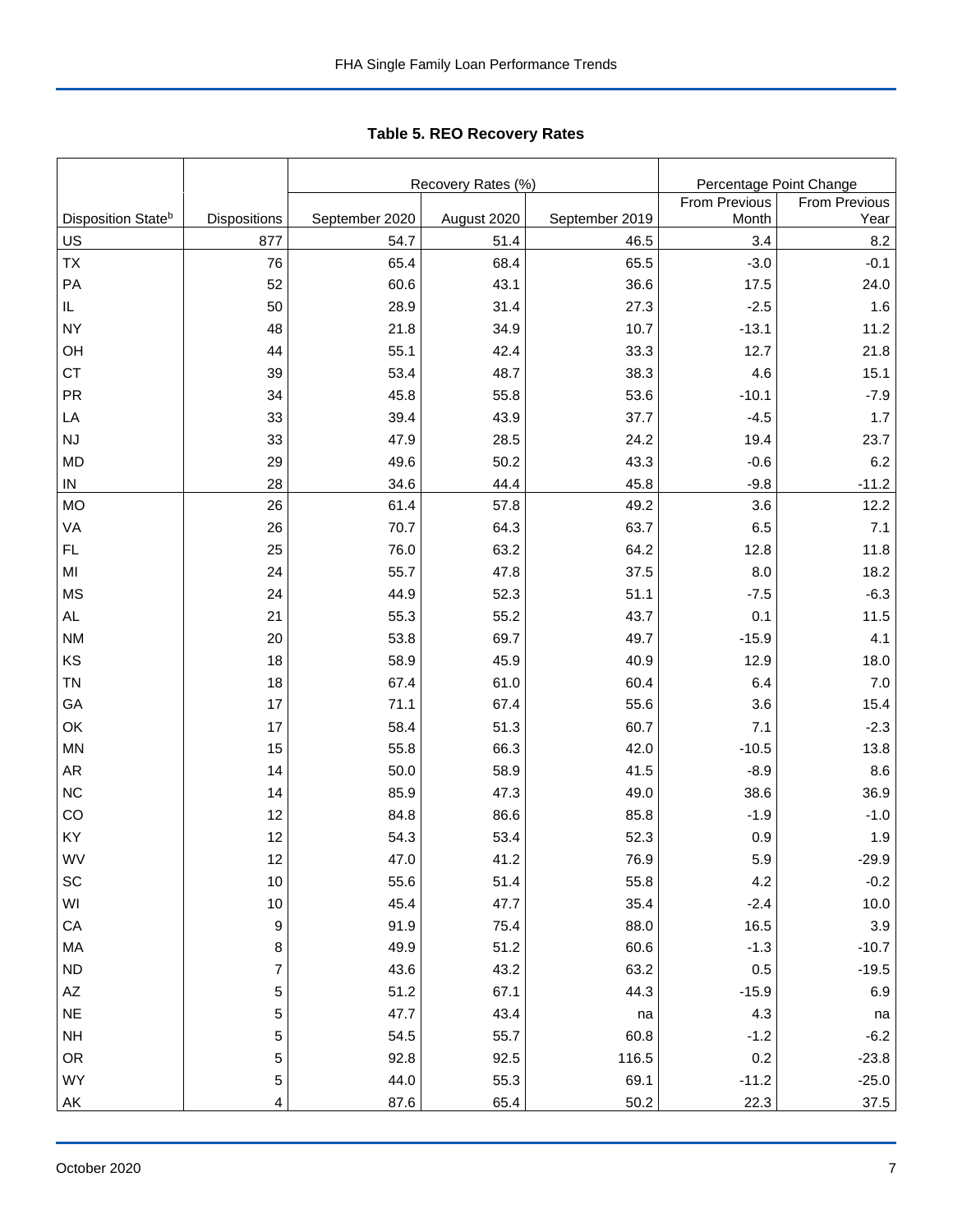|                                |                     |                | Recovery Rates (%) |                        | Percentage Point Change      |          |
|--------------------------------|---------------------|----------------|--------------------|------------------------|------------------------------|----------|
| Disposition State <sup>b</sup> | <b>Dispositions</b> | September 2020 | August 2020        | From Previous<br>Month | <b>From Previous</b><br>Year |          |
| <b>WA</b>                      | 4                   | 71.1           | 87.7               | 82.4                   | $-16.6$                      | $-11.2$  |
| ΙA                             | 3                   | 43.9           | 27.5               | 18.0                   | 16.4                         | 25.9     |
| <b>SD</b>                      | 3                   | 46.7           | 84.7               | 54.6                   | $-38.0$                      | $-7.9$   |
| UT                             | 3                   | 76.1           | 82.7               | 72.3                   | $-6.5$                       | 3.9      |
| DE                             | 2                   | 62.2           | 55.2               | 31.6                   | 7.0                          | 30.5     |
| MT                             | $\overline{c}$      | 85.5           | 61.0               | 54.1                   | 24.5                         | 31.4     |
| R <sub>l</sub>                 | $\overline{2}$      | 44.8           | na                 | na                     | na                           | na       |
| HI                             |                     | 132.6          | na                 | na                     | na                           | na       |
| ME                             |                     | $-18.2$        | 5.3                | 73.2                   | $-23.5$                      | $-91.3$  |
| VI                             |                     | 62.9           | na                 | na                     | na                           | na       |
| VT                             |                     | $-82.9$        | na                 | 30.7                   | na                           | $-113.6$ |
| DC                             | 0                   | na             | na                 | 33.7                   | na                           | na       |
| ID                             | 0                   | na             | 85.1               | na                     | na                           | na       |
| <b>NV</b>                      | 0                   | na             | 63.7               | 72.4                   | na                           | na       |

## **Table 5. REO Recovery Rates**

na = not applicable

<sup>a</sup> Rates are percentages of unpaid loan balance at time of default.

 $\rm b$  State records are sorted by number of dispositions in the most recent month (largest to smallest).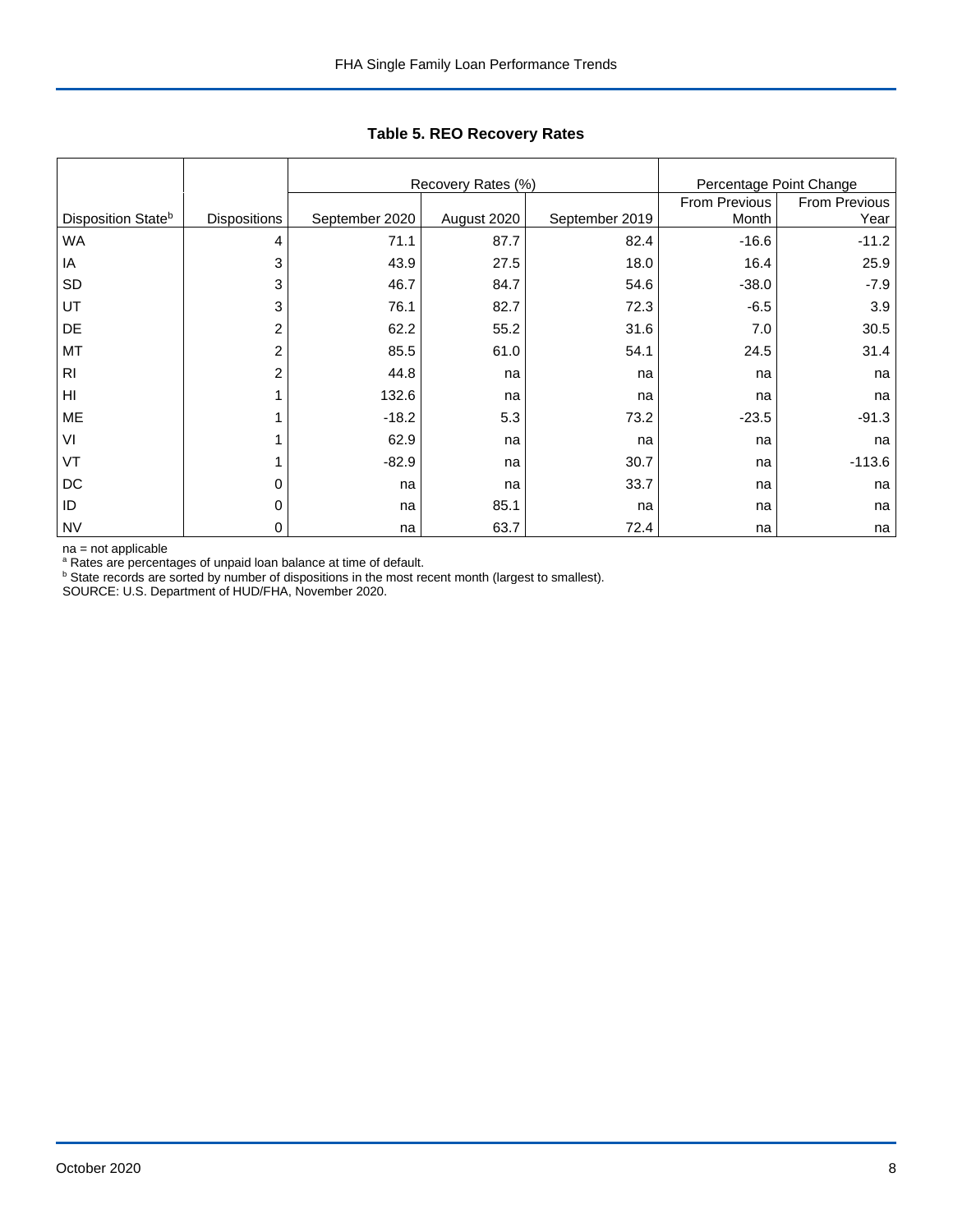|                                                      |         | 2020    |         |         |         |                               |         |         |         |         |         | 2019    |         |  |  |
|------------------------------------------------------|---------|---------|---------|---------|---------|-------------------------------|---------|---------|---------|---------|---------|---------|---------|--|--|
| <b>Disposition Month</b>                             | Sep     | Aug     | Jul     | Jun     | May     | Apr                           | Mar     | Feb     | Jan     | Dec     | Nov     | Oct     | Sep     |  |  |
| Loss Components as Percent of Defaulted Loan Balance |         |         |         |         |         |                               |         |         |         |         |         |         |         |  |  |
| Claim Expenses <sup>a</sup> (%)                      | 19.70   | 19.86   | 19.99   | 19.09   | 20.08   | 20.99                         | 20.35   | 21.91   | 21.51   | 21.23   | 20.48   | 20.90   | 21.03   |  |  |
| Holding Costs <sup>b</sup> (%)                       | 5.87    | 5.69    | 5.60    | 5.52    | 5.49    | 5.41                          | 5.32    | 5.35    | 5.28    | 5.33    | 5.37    | 5.59    | 5.48    |  |  |
| Loss on Collateral <sup>c</sup> (%)                  | 16.69   | 18.80   | 19.71   | 20.19   | 21.12   | 19.98                         | 22.00   | 22.77   | 22.83   | 23.69   | 23.19   | 21.43   | 22.21   |  |  |
| Sales Expense (%)                                    | 5.54    | 5.27    | 5.06    | 5.11    | 5.02    | 5.39                          | 5.00    | 4.98    | 5.20    | 4.82    | 5.05    | 4.96    | 4.87    |  |  |
| Program Discounts <sup>d</sup> (%)                   | 0.44    | 0.36    | 0.12    | 0.30    | 0.20    | 0.35                          | 0.17    | 0.08    | 0.42    | 0.08    | 0.36    | 0.22    | 0.15    |  |  |
| Net Loss Rate <sup>e</sup> (%)                       | 45.27   | 48.63   | 50.23   | 49.65   | 51.94   | 52.51                         | 53.25   | 55.18   | 55.08   | 55.49   | 54.08   | 53.17   | 53.47   |  |  |
|                                                      |         |         |         |         |         | <b>Average Amount</b>         |         |         |         |         |         |         |         |  |  |
| Average Dollar Loss (\$)                             | 55,527  | 59,161  | 60,633  | 60.171  | 63.857  | 61.679                        | 63,332  | 64,300  | 65,192  | 66,869  | 65,211  | 63.080  | 63,433  |  |  |
| Average Unpaid Balance (\$)                          | 122,659 | 121,654 | 120,719 | 121,179 | 122,937 | 117,458                       | 118,942 | 116,519 | 118,350 | 120,513 | 120,581 | 118,647 | 118,639 |  |  |
|                                                      |         |         |         |         |         | <b>Occurrence Counts</b>      |         |         |         |         |         |         |         |  |  |
| Number of Dispositions                               | 877     | 1,208   | 1,488   | 1,668   | 1,573   | 1,217                         | 1,484   | 1,461   | 1,435   | 1,292   | 1,193   | 1,277   | 1,062   |  |  |
| Number of Discounts                                  | 9       | 9       | 4       | 8       | 5       | 8                             | 6       | 2       | 9       | 3       | 8       | 8       | 5       |  |  |
| <b>Stage</b>                                         |         |         |         |         |         | <b>Average Time in Months</b> |         |         |         |         |         |         |         |  |  |
| Delinquencyf                                         | 10.3    | 9.5     | 9.9     | 9.7     | 9.8     | 10.0                          | 9.6     | 9.9     | 9.6     | 9.8     | 10.5    | 10.6    | 10.3    |  |  |
| Foreclosure <sup>9</sup>                             | 12.4    | 12.2    | 12.6    | 11.3    | 11.6    | 10.7                          | 10.5    | 11.8    | 11.7    | 12.1    | 12.1    | 12.5    | 12.1    |  |  |
| Deed Transferh                                       | 12.6    | 11.8    | 11.3    | 11.0    | 11.4    | 10.8                          | 11.1    | 11.4    | 11.7    | 11.7    | 11.9    | 11.9    | 12.4    |  |  |
| <b>REO</b>                                           | 4.9     | 4.8     | 4.8     | 4.7     | 4.7     | 4.4                           | 4.4     | 4.5     | 4.4     | 4.4     | 4.4     | 4.3     | 4.5     |  |  |
| All Stages                                           | 40.1    | 38.2    | 38.5    | 36.5    | 37.5    | 36.0                          | 35.6    | 37.5    | 37.3    | 37.9    | 38.8    | 39.2    | 39.3    |  |  |

<span id="page-9-0"></span>**Table 6. REO Components of Loss by Property Disposition Month**

<sup>a</sup> Includes interest on principal.

**b** Management, maintenance, repairs, administration, and security, net of rent and other income.

<sup>c</sup> Value when foreclosed (UPB) minus value received in REO; does not include Streamline refinances.

<sup>d</sup> Rate over all dispositions; effect is greater in the cases where a discount actually is given.

<sup>e</sup> Profit (loss) divided by Unpaid Principal Balance (UPB). The listed cost categories are not exhaustive, and they will not sum to the loss rate

<sup>f</sup> First missed payment to date foreclosure initiated.

<sup>g</sup> Initiation of foreclosure proceedings to auction date.

h Auction date to HUD acquisition date.